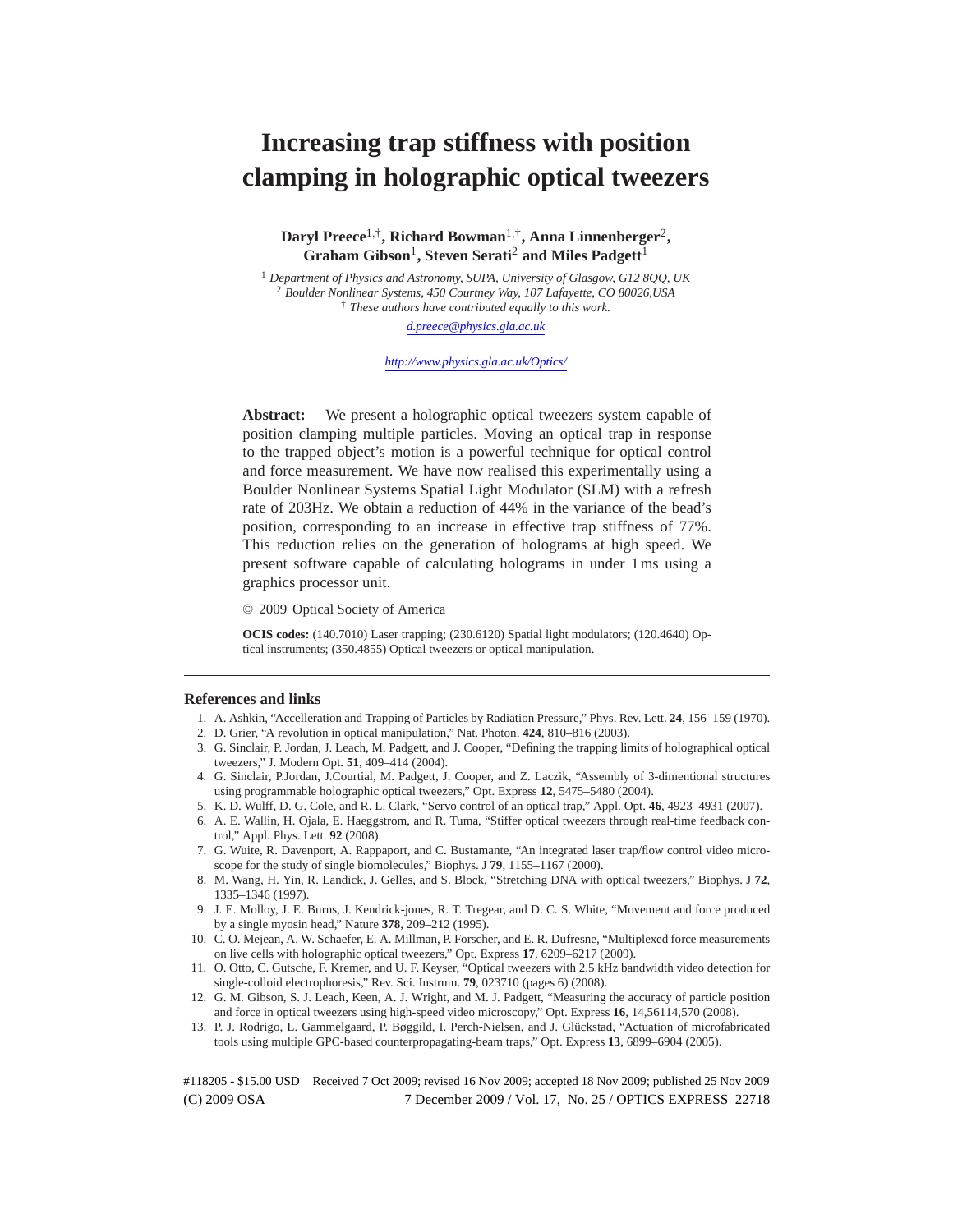- 14. L. Ikin, D. M. Carberry, G. M. Gibson, M. J. Padgett, and M. J. Miles, "Assembly and force measurement with SPM-like probes in holographic optical tweezers," N. J. Phys. **11** (2009).
- 15. K. Berg-Sorensen and H. Flyvbjerg, "Power spectrum analysis for optical tweezers," Rev. Sci. Instrum. **75**, 594– 612 (2004).
- 16. C. Schmitz, J. Spatz, and J. Curtis, "High-precision steering of multiple holographic optical traps," Opt. Express **13**, 8678–8685 (2005).
- 17. D. Engström, J. Bengtsson, E. Eriksson, and M. Goksör, "Improved beam steering accuracy of a single beam with a 1D phase-only spatial light modulator," Opt. Express **16**, 18,275–18,287 (2008).
- 18. T. H. J. Liesener, M. Reicherter and H. J. Tiziani, "Multi-functional optical tweezers using computer-generated holograms," Opt. Commun. **185**, 77–82 (2000).
- 19. J. Leach, K. Wulff, G. Sinclair, P. Jordan, J. Courtial, L. Thomson, G. Gibson, K. Karunwi, J. Cooper, Z. Laczik, and M. Padgett, "Interactive approach to optical tweezers control," Appl. Opt. **45**, 897–903 (2006).
- 20. R. D. Leonardo, F. Ianni, and G. Ruocco, "Computer generation of optimal holograms for optical trap arrays," Opt. Express **15**, 1913–1922 (2007).
- 21. M. Reicherter, S. Zwick, T. Haist, C. Kohler, H. Tiziani, and W. Osten, "Fast digital hologram generation and adaptive force measurement in liquid-crystal-display-based holographic tweezers," Appl. Opt. **45**, 888–896 (2006).
- 22. URL http://www.physics.gla.ac.uk/Optics/projects/tweezers/software/.
- 23. J. C. Crocker and D. G. Grier, "Methods of Digital Video Microscopy for Colloidal Studies," J. Colloid Interface Scie. **179**, 298–310 (1996).
- 24. Z. Zhang and C.-H. Menq, "Three-dimensional particle tracking with subnanometer resolution using off-focus images," Appl. Opt. **47**, 2361–2370 (2008).
- 25. C. Pacoret, R. Bowman, G. Gibson, S. Haliyo, D. Carberry, A. Bergander, S. Regnier, and M. Padgett, "Touching ´ the microworld with force-feedback optical tweezers," Opt. Express **17**, 10,259–10,264 (2009).

#### **1. Introduction**

Optical tweezers are a technique by which the user can hold and manipulate micron sized particles for use in a range of experimental procedures. They rely on the optical gradient force created when a tightly focused laser beam is incident on a dielectric particle, pulling it towards the local maxima of intensity [1]. This means that particles can be effectively constrained at a laser focus. Furthermore, by moving the position of the focus the particle may be translated. Holographic optical tweezers (HOT) take this further by using a spatial light modulator (SLM) to dynamically split and control the laser beam [2]. By this method, multiple optical traps may be created and manipulated in arbitrary 3D configurations without time-sharing [3], over tens of microns in the lateral and axial directions [4].

Previously, various techniques have been used to effect feedback control over optically trapped objects and limit the effect of Brownian motion. Most commonly galvanometer-driven mirrors and Acousto-Optic Deflectors (AODs) have been used in conjunction with Quadrant Photodiodes (QPDs) to provide high bandwidth feedback [5, 6]. However, other techniques such as piezoelectric stage control [7] or intensity modulation [8] have also been used. Many such feedback systems are used in biological experiments [9], where position or force feedback control can help prevent damage to biological specimens or increase measurement sensitivity. Until now, most SLMs have updated at video frame rates and had response times of tens of milliseconds, meaning that they are unresponsive at short time-scales. Closed-loop control of HOT has been demonstrated for slowly varying biological forces [10], however the performance of such a system has not been discussed for a bandwidth of more than 0.2Hz.

Recent improvements in the speed of both liquid-crystal based SLMs and modern CMOS camera technology [11, 12] mean that we are able to report holographic optical tweezers that react to a particle's motion in a few milliseconds. Moreover, using a camera allows multiple particles to be tracked, a significant advantage over QPD-based systems. This allows much more sophisticated trap configurations to be used with feedback, for example a tool or probe controlled by multiple traps [13, 14].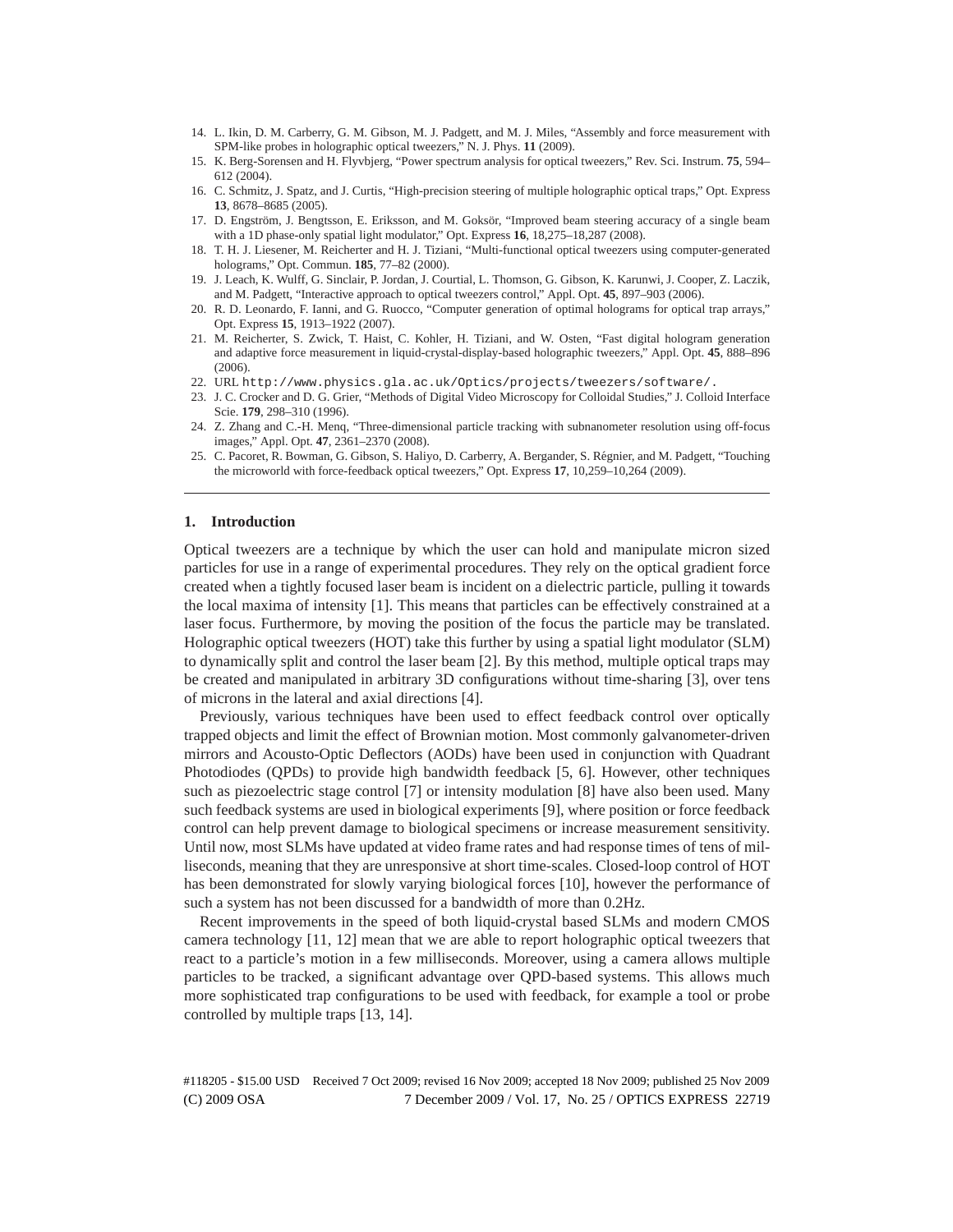

Fig. 1. (a) Experimental setup; a 532nm laser beam is expanded then steered via an SLM onto the back aperture of the microscope objective. This same objective is then used to view the sample with bright-field illumination. The Gantt chart to the right outlines the steps in one iteration of the loop, along with approximate timings and transfer functions used to calculate the theoretical power spectrum in (6).

## **2. Theory**

The motion of a particle in an optical trap is well described by the Langevin equation [15]:

$$
m\ddot{x} + \gamma \dot{x} + \kappa x = \zeta(t) \tag{1}
$$

where *m* is the particle's mass (the inertial term  $m\ddot{x}$  is usually neglected),  $\gamma = 6\pi\eta a$  is the hydrodynamic drag coefficient (for a sphere of radius *a* in a fluid with viscosity <sup>η</sup>) and ζ (*t*) represents the force exerted on the bead by the thermal motion of the fluid molecules. *x* is the position of the particle, shown here in one dimension. These equations also hold for *y* and *z* independently, as the model used here is separable. The restoring force from the optical trap is characterised by the spring constant  $\kappa$ , which assumes a Hookean optical trap at  $x = 0$ . By taking the Fourier transform of (1) and using the fluctuation-dissipation theorem to give the power spectrum of  $\zeta$  as  $\gamma k_B T / \pi$ , where  $k_B$  is Boltzmann's constant and T is absolute temperature, we can derive the power spectrum of *x* for a particle held in a stationary trap as

$$
(-\omega^2 m + i\gamma + \kappa)\tilde{x} = \tilde{\zeta}(\omega) \tag{2}
$$

$$
S_x = \gamma k_B T / \pi \left( (\kappa - m\omega^2)^2 + \gamma^2 \omega^2 \right)^{-1}
$$
 (3)

where  $\tilde{x}$  denotes the Fourier transform of x and  $S_x$  is its power spectrum. We can modify (1) to include a varying trap position in the restoring force term:

$$
m\ddot{x} + \gamma \dot{x} + \kappa \left( x - x_{\text{trap}}(t) \right) = \zeta(t). \tag{4}
$$

If, *x*trap were simply proportional to −*x*, the only effect of feedback would be to increase the effective stiffness of the trap  $k_B T / \langle x^2 \rangle$ . However, each element of the feedback system (outlined in Fig. 1) introduces latency and filtering. The SLM refreshes at discrete intervals, which gives rise to low pass filtering (transfer function sinc  $(\omega \tau_{SLM}/2)$ ) and an effective latency of half the update period  $\tau_{SLM} = 5$  ms (transfer function exp( $-i\omega \tau_{SLM}/2$ )). Aliasing can be neglected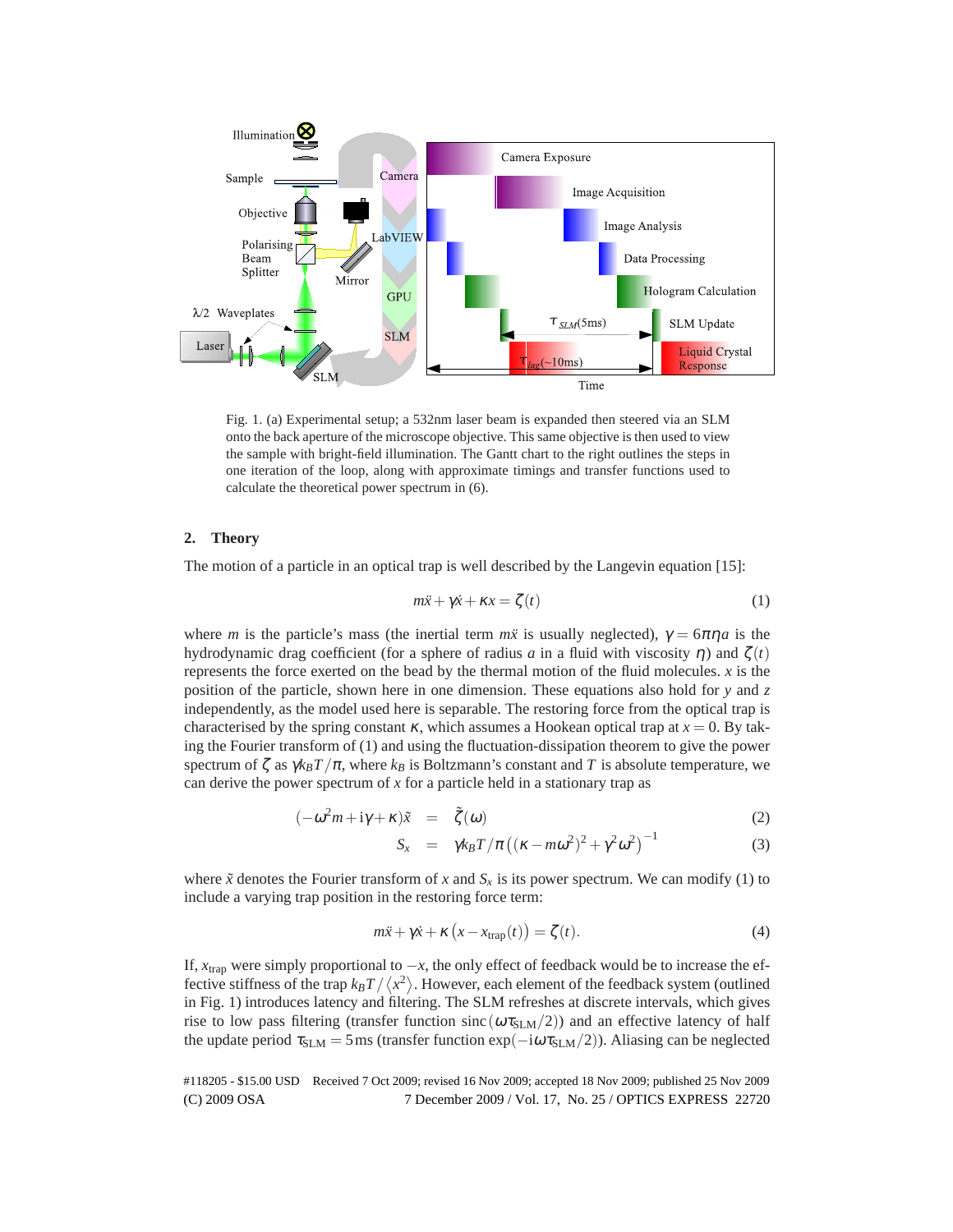both as the power spectrum falls sharply with  $\omega$  and the low pass filtering from the SLM acts as an antialiasing filter. The liquid crystal also has a finite response time  $\tau_r \approx 2 \,\text{ms}$ , modelled by the transfer function  $1/(1+i\tau_{\rm r}\omega)$ , and additional latency in the system (due to software and image acquisition) is represented by transfer function  $\exp(i\omega\tau_{lag})$ . This leads to an expression for  $\tilde{x}_{trap}$  of

$$
\tilde{x}_{\text{trap}} \approx -G\tilde{x}\operatorname{sinc}\left(\omega/\tau_{\text{SLM}}/2\right)e^{-i\omega(\tau_{\text{SLM}}/2+\tau_{\text{lag}})}\frac{1}{1+i\tau_{\text{r}}\omega} \tag{5}
$$

where  $G$  is the feedback gain. Substituting  $(5)$  into  $(2)$ , we can derive the power spectrum for a bead in a closed loop holographic trap:

$$
S_x = \gamma k_B T / \pi \left| -\omega^2 m + i \gamma \omega + \kappa + \kappa G \operatorname{sinc} \left( \pi \omega / \omega_{\text{SLM}} \right) e^{-i \omega (\tau_{\text{SLM}} / 2 + \tau_{\text{lag}})} / (1 + i \tau_{\text{R}} \omega) \right|^{-2} \tag{6}
$$

Due to the approximation made in (5) that aliasing in the feedback signal is unimportant, this result is only valid for cases where the update frequency of the SLM is much greater than the corner frequency of the trap; with currently available technology this restricts us to relatively weak traps or highly viscous fluids. Figure 3 shows this spectrum plotted along with experimental data for a 5µm bead in a trap with  $\kappa = 2.1 \times 10^{-6}$ Nm<sup>-1</sup>. The spectra exhibit the expected suppression of Brownian motion at low frequencies (decreasing the variance by a factor of  $1+G$ ), but have a resonance at a frequency of approximately  $(2\tau_{SLM} + 4\tau_{lag} + 2\tau_r)^{-1}$ . Control theory establishes it is impossible to achieve a broadband reduction in the system's sensitivity to error, and hence this resonance cannot be eliminated [5]. However, as the underlying power spectrum for  $G = 0$  has a Lorentzian shape, the impact of the resonance on the particle's position distribution decreases as it is moved to higher frequencies; thus the improvement in effective trap stiffness depends to a large extent on minimising latency in the system.

To obtain the expected improvement in spatial localisation, we can calculate the variance of the particle's position distribution  $\langle x^2 \rangle$  (and similarly  $\langle y^2 \rangle$ ) by numerically integrating the power spectrum. For a standard 60Hz SLM, we would not expect a significant reduction in  $\langle x^2 \rangle$ . However, with an SLM running at 203Hz the improvement could be as much as 50%. The improvement for a 5 $\mu$ m bead in a relatively weak holographic trap ( $\kappa \approx 2.1 \times 10^{-6}$  Nm<sup>-1</sup>) is shown in the inset in Fig. 3 along with experimental data, as a function of  $\tilde{f}(\omega)$  which is assumed to be a constant. It shows a reduction in  $\langle x^2 \rangle$  as gain is increased, which reaches a minimum and starts to increase again. At higher gains, the assumption in (4) that the restoring force is unlimited becomes invalid, as the trapping force falls off once  $|x - x_{trap}| \gtrapprox a$ . In practice this means the bead is lost from the trap.

### **3. Experimental setup**

As outlined in Fig. 1, the trapping beam is generated by a 532nm frequency doubled Nd:YAG laser (Laser Quantum Opus), operating at an output power of 1 Watt). The beam's polarisation is controlled via  $\lambda/2$  waveplates to maximise diffraction efficiency. The beam is expanded and directed onto a Boulder Nonlinear Systems Spatial Light Modulator (XY Series) 512x512 pixels, operating at 203Hz, 16 bit. The high bit depth means the trap can be steered to a theoretical accuracy of better than 1*A*˚ [16, 17], and the diffraction efficiency varies by less than 10% over the  $20 \mu m$  field of view used here. The diffracted beam is then sent via a polarising beam splitter cube into an inverted Zeiss Microscope (Axiovert 200). The same objective lens (Zeiss 100X Plan-Neofluar, NA 1.30) was used for trapping and imaging the particles onto a Prosilica GC640 Gigabit Ethernet camera. The frame rate of this camera depends on the field of view, for example a single bead can be imaged at over 1kHz and a triangular configuration of beads side  $14 \mu$ m across could be imaged at  $460$  Hz. The images were analysed on-line using a centre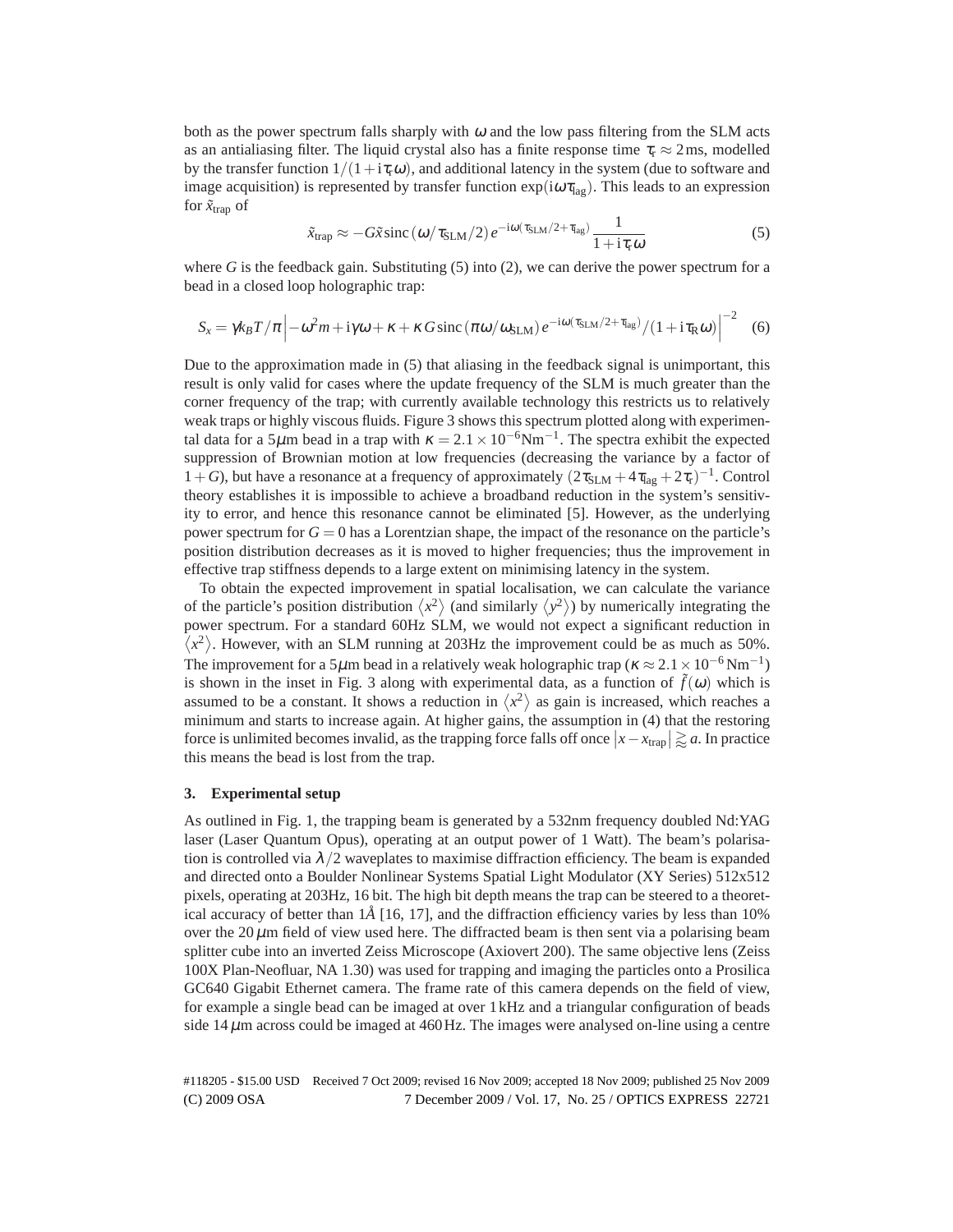of mass algorithm. Image analysis and feedback control were performed in LabVIEW running on a quad core computer, which also contained the graphics processor used for hologram calculation (nVidia Quadro FX 5600).

### **4. Hologram calculation**

After tracking with the camera the measured particle positions were used to calculate the new trap positions.

$$
x_{\rm trap} = -Gx \tag{7}
$$

In order to minimise latency, the resulting holograms were calculated with a non-iterative algorithm based on direct superposition of wedges and lenses [18, 19] running on the system's graphics processor.

To calculate a hologram which will produce multiple diffraction-limited spots, we use an analytic expression for one spot, the combination of a lens and a prism:

$$
\phi_i(x, y) = k_x x + k_y y + k_z (x^2 + y^2).
$$
\n(8)

We then superpose these holograms to get the final phase-only hologram  $\phi_T(x, y)$ :

$$
\phi_T = \text{Arg}\left[\sum_i \exp(i\phi_i(x, y))\right] = \text{Arg}\left[\sum_i \exp(i[k_x x + k_y y + k_z (x^2 + y^2)])\right]
$$
(9)

Iterative algorithms are often used to optimise the hologram, which is particularly important for large arrays of spots [20]. However, in our case the high speed outweighs the imperfections in the holograms produced.

Driven by the demand for realistic 3D graphics, modern GPUs have a large number of processing cores (128 for the Quadro FX 5600), which can execute custom "shader programs" during rendering. This has previously been used to calculate  $\phi_i(x, y)$  as arrays and then to sum the arrays [21]. However we have used one custom shader to allow the entire algorithm to be executed in parallel. We evaluate (9) using a loop over *i* for each pixel to eliminate the need for large arrays. The consequent reduction in memory access gives an order of magnitude increase in speed. The OpenGL environment allows the hologram to be rendered directly into the frame buffer in a single pass. This is a significant advantage over nVidia's more flexible CUDA environment where the hologram must be calculated as a large array then re-rendered from texture memory to the frame buffer. Our algorithm takes less than a millisecond to calculate and display a hologram, allowing us to achieve sufficiently low latencies to make feedback viable. This can be freely downloaded from [22].

#### **5. Results and discussion**

It is important to distinguish the addressing rate of the SLM and the speed with which a beam can be steered in practice. To measure the beam steering speed of the SLM, it was used to switch the laser spot between two positions repeatedly. The intensity at these two positions was measured using the camera at a frame rate of 1.6kHz and is plotted in Fig. 2. This shows the response to a 50Hz square wave, and is close to the exponential approximation in Section 2 with a response time  $\tau_R \approx 2$  ms. The asymmetry in the response may be due to nonlinearities in the camera's response and the overall decrease in diffraction efficiency as the SLM switches from one hologram to the next.

The power spectra of a single bead's fluctuations about the target position are shown in Fig. 3 for various values of feedback gain *G*. The trap had a stiffness of  $\kappa = 2.1 \times 10^{-6} \text{Nm}^{-1}$ , measured by fitting a Lorentzian to the power spectrum in the case of no feedback. This had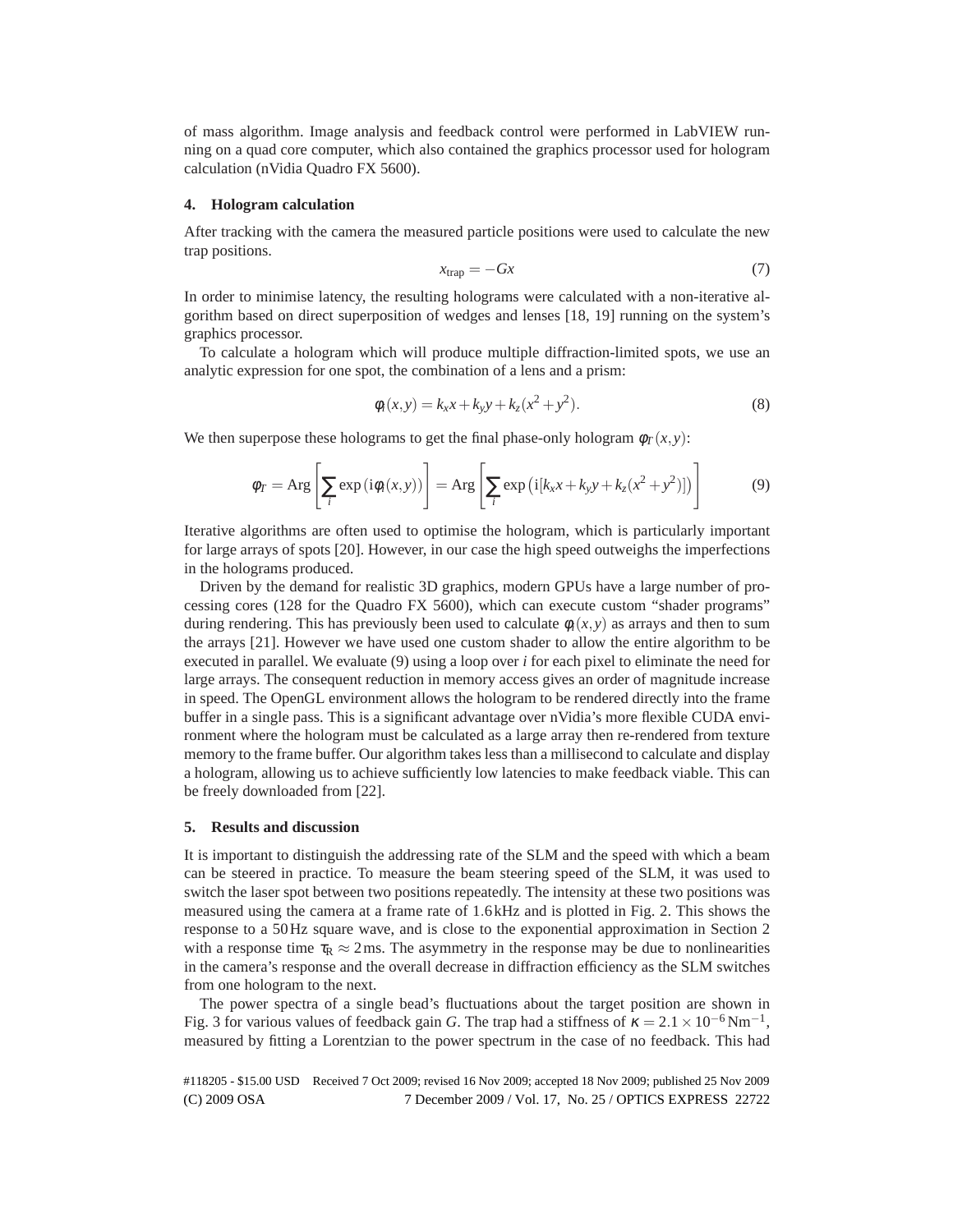

Fig. 2. Intensity at two points, when the SLM is used to switch the laser spot between them. The solid line shows the modelled response of Section 2, with  $\tau_R = 2 \text{ ms}$ .

a corner frequency  $f_c = \kappa/(2\pi\gamma) \approx 4.0$  Hz. The response time was taken as 2ms to match the experimentally observed response of the SLM. This left additional latency as the only parameter to fit; the best fit value was 10ms (see Fig. 1). An excellent agreement is seen for low feedback gains, though at higher gains the resonance is less sharp than predicted. This discrepancy is perhaps due to the finite trap depth as discussed above. However, the system still performs as expected, reducing  $\langle x^2 \rangle$  by 44% corresponding to an increase in effective trap strength  $\kappa' =$  $k_B T/\left\langle x^2\right\rangle$  of 77%. The data shown in Fig. 3 were collected with the high speed camera running at 1kHz. The exposure time was close to 1ms, which acted as an antialiasing filter. The deviation from the Lorentzian line at high frequencies arises from the noise floor of the camera system, however its contribution to  $\langle x^2 \rangle$  is extremely small.

The results in Fig. 3 are for a single particle, and could be reproduced with other techniques such as AODs. The advantage of holographic optical tweezers is that we can easily extend this to multiple particles, and to that end Fig. 4 shows three trapped beads and histograms of their displacements from the trap centres  $(x \text{ and } y)$ . The variance of their position distributions was reduced by 47% on average when position-clamping was turned on. This demonstrates the unique ability of holographic optical tweezers and camera-based position measurement to perform feedback on multiple optical traps. In the intrests of experimental simplicity we use only a proportional control in the generation of all feedback signals, no integral or derivative gain was used. The power spectra for three beads are also shown in Fig. 4(c), for no feedback and for the optimal gain  $G = 1.7$ . This optimal value was chosen by analysing a number of experimental data sets over a wide range of gain values and finding the minimum varience in position (see 3 (inset)).

These power spectra are very similar to those shown in. Fig. 3, for a single particle. This is in spite of the fact that the larger region of interest (260 x 210 pixels) necessitated a slower frame rate for the camera of 460Hz (c.f. 1kHz). This shows the slower frame rate does not significantly affect the system's performance, only the range over which power spectra can be plotted. The resonance at approximately 100Hz we believe stems from modulation of the intensity of the illumination, and misalignments in the microscope condenser. The peak is present even when no control is used and its height is uncorrelated with gain.It accounted for  $\lessapprox$  5% of the variances. Filtering out the resonance gives a slightly greater improvement (by a few percent) in  $\langle x^2 \rangle$ . Other configurations of beads, such as a line, were also used and similar results were obtained.

Two potential concerns in the use of SLMs for closed-loop HOT are the discrete nature of the SLM and imperfections resulting from the simple hologram design method used. The former can result in the trap being constrained to certain discrete positions due to the finite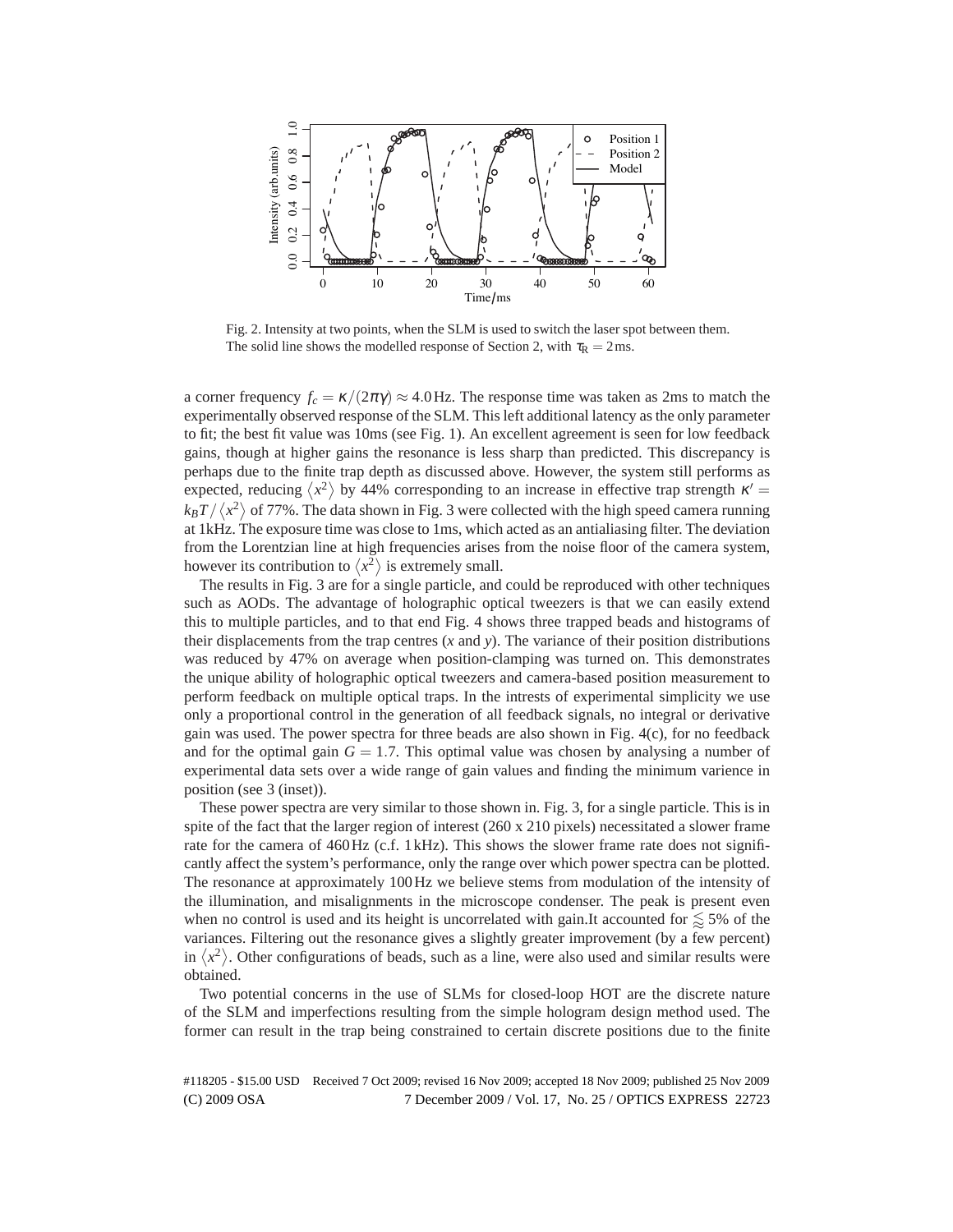

Fig. 3. Experimentally measured power spectra (points) and theoretical curves (lines) from (6) for a 5µm bead in a trap with stiffness  $\kappa \approx 2.1 \times 10^{-6}$ Nm<sup>-1</sup>. [inset] The variance of the particle's position as a function of feedback gain, with experimental data as points and the theoretical curve as a line. Model parameters and experimental data are the same for both plots.



Fig. 4. Three  $5\mu$ m beads in optical traps (a), along with a histogram of the position distributions (b) and the power spectra of their motion (c) for no gain and a gain of 1.7. The variances with and without clamping, and the percentage decrease in  $\langle x^2 \rangle$  and  $\langle y^2 \rangle$  are shown in the legend.